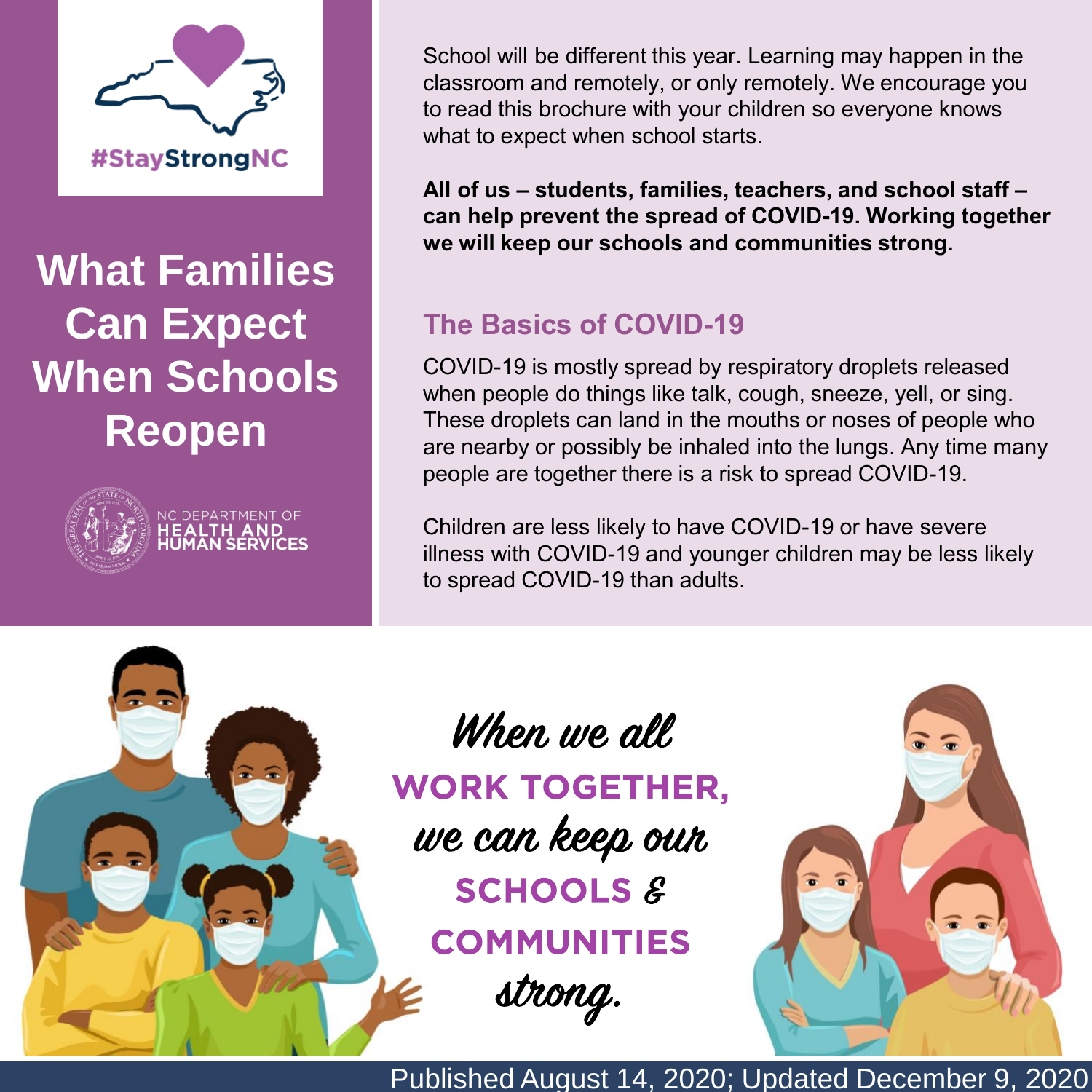# **COVID-19 Symptoms**

#### **Symptoms may appear 2-14 days after someone is exposed to the virus. People with these symptoms may have COVID-19:**

Other symptoms are also possible. Some people infected with COVID-19 may have very mild symptoms or may never have symptoms at all – so they may never know that they were sick.

Schools are required to send students and staff home and/or to medical care if they have:

- Recently tested positive for COVID-19,
- Been in close contact with someone who has tested positive for COVID-19, or
- A fever, chills, shortness of breath or difficulty breathing, new loss of taste or smell, or a new cough.

Your school will tell you what to do if your child experiences symptoms or is exposed to COVID-19.

# **School Visitors**

Because the health and safety of students and staff is a top priority, schools will limit outside visitors. Only those directly involved in the education process will be allowed in the building. Family members will not be able to have lunch with their child, volunteer in the classroom, or attend events. Schools will share other ways to engage families.

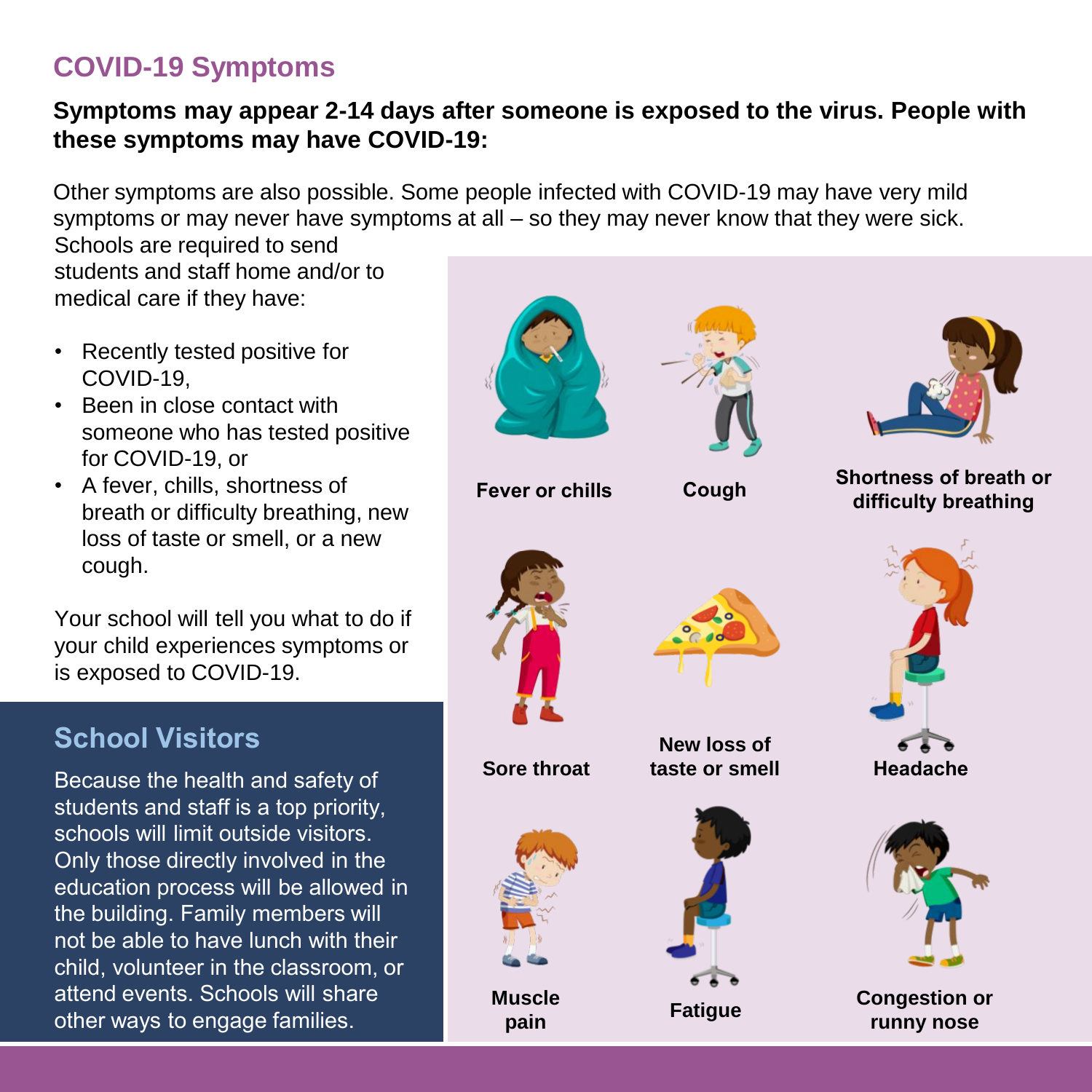# **Staying Safe Throughout the Day**

When children are in school buildings, the day will feel and look different. Some things people used to do at school may not be allowed any more or may be done differently. For example, your child might eat in their classroom instead of the cafeteria or not to share their school supplies with other students. These actions will help prevent the spread of the virus.

### **Cloth Face Coverings that Cover the Nose and Mouth**

Wearing a cloth face covering is one of the best things each of us can do to stop the spread of COVID-19. Help your child be prepared by practicing wearing a cloth face covering at home and outside. All children five years and older and all staff, teachers, and guests in public and private schools are required to wear face coverings at school. Every school will provide cloth face coverings for students and staff. There will be some people who are unable to wear one due to a significant medical, developmental, or behavioral need. Children should not wear face coverings if they are eating, drinking, or strenuously exercising. Schools will provide ongoing support for students and staff on how to safely put on and remove the cloth face covering to limit their risk of infection. Remember: Cloth face coverings need to be washed every night.



### **Cleaning and Hygiene**

Children will need to keep their hands clean to keep germs from spreading that could make them, other children, or their teachers sick. Teachers and staff will ask students to wash their hands frequently with soap and water for 20 seconds (two rounds of "Happy Birthday"), or they may use a drop of hand sanitizer.



### **Social Distancing**

Students will be asked to leave plenty of space, at least 6 feet, between themselves and other children and staff, and not touch each other. This helps keep germs from spreading that could make your child or their teacher sick.

# **Talking About Feelings**

Teachers will ask your child how they are feeling during the day. It's important to encourage your child to tell an adult if they start to feel sick during the day, or if they are feeling worried about the new health precautions at school.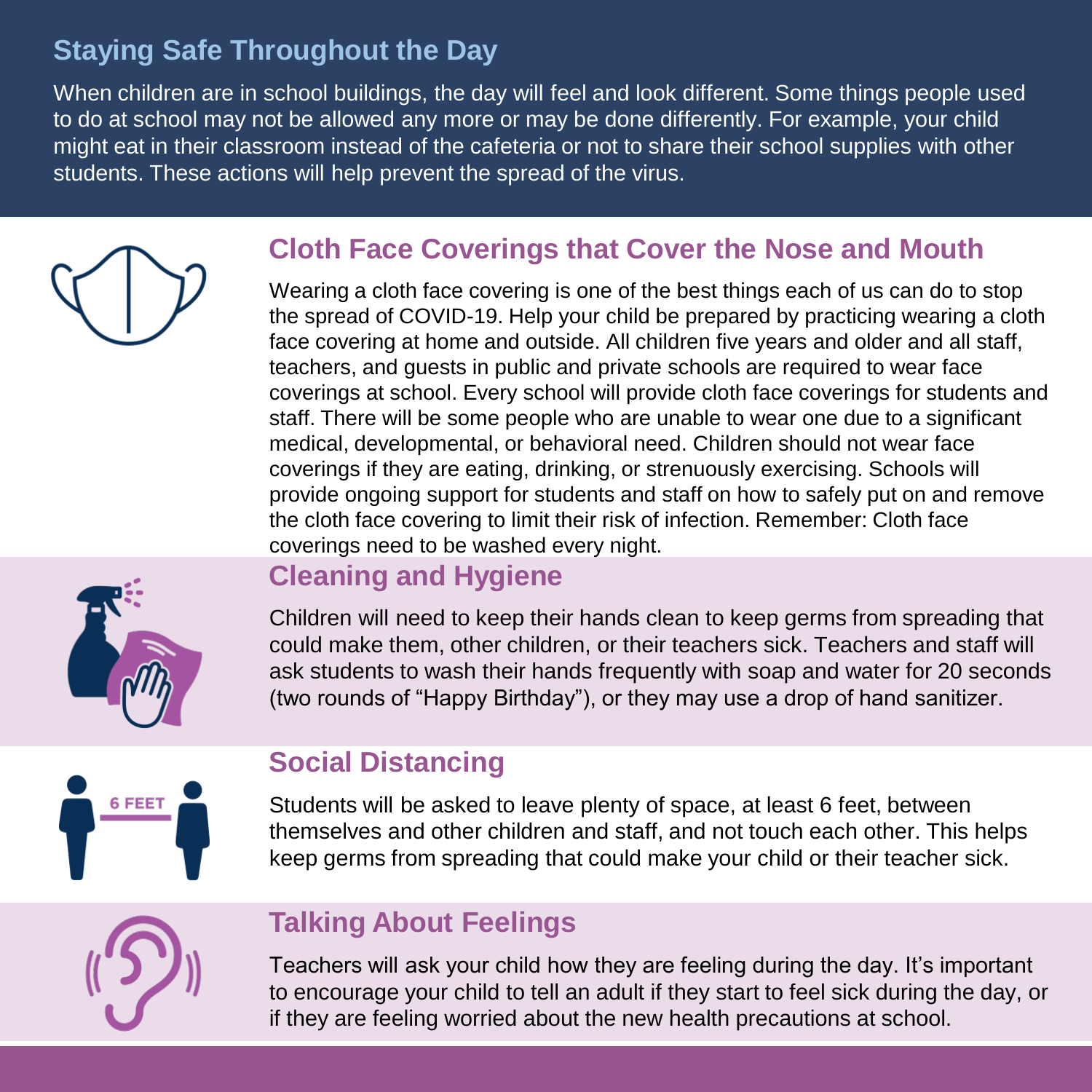**Back to School** 



#### **Arriving At School**

Everyone will be screened for COVID-19 before entering a school building. The screening will include a temperature check and questions like, "Have you been near someone with COVID-19?" These kinds of screenings are happening in all kinds of building across the country. If your child does not ride the bus, please allow extra time and arrive at school early. Screenings will add time, especially at the beginning of the year. If your child is younger, you may be asked to stay to help them with screening.

### **School Meals**

### **Getting Ready For The School Day**

Know the symptoms of COVID-19. Be on the alert for any symptoms of COVID-19 in your family members and people you spend time with. Keep your child at home if they show any signs of illness, or if they have been in close contact with anyone diagnosed with COVID-19. All students in kindergarten through 12<sup>th</sup> grade and school staff are required to wear cloth face coverings at school. Every student will receive 5 cloth face coverings. Be sure your child has a clean cloth face covering when they leave for school. And remember to wear one yourself!

# **Shopping and Supplies**



Schools may request that students bring additional supplies this year such as cloth face coverings, hand sanitizer, plastic bags or other pouches to keep their personal belongings separate from others', and additional items like writing utensils to avoid sharing of materials.

Nutritious meals will be available through the School Nutrition Program for public schools. Safety procedures will be in place for meals and snacks. Students and staff will have to wash their hands before and after eating. Your child may be asked to eat in their classroom instead of the cafeteria to maintain social distancing.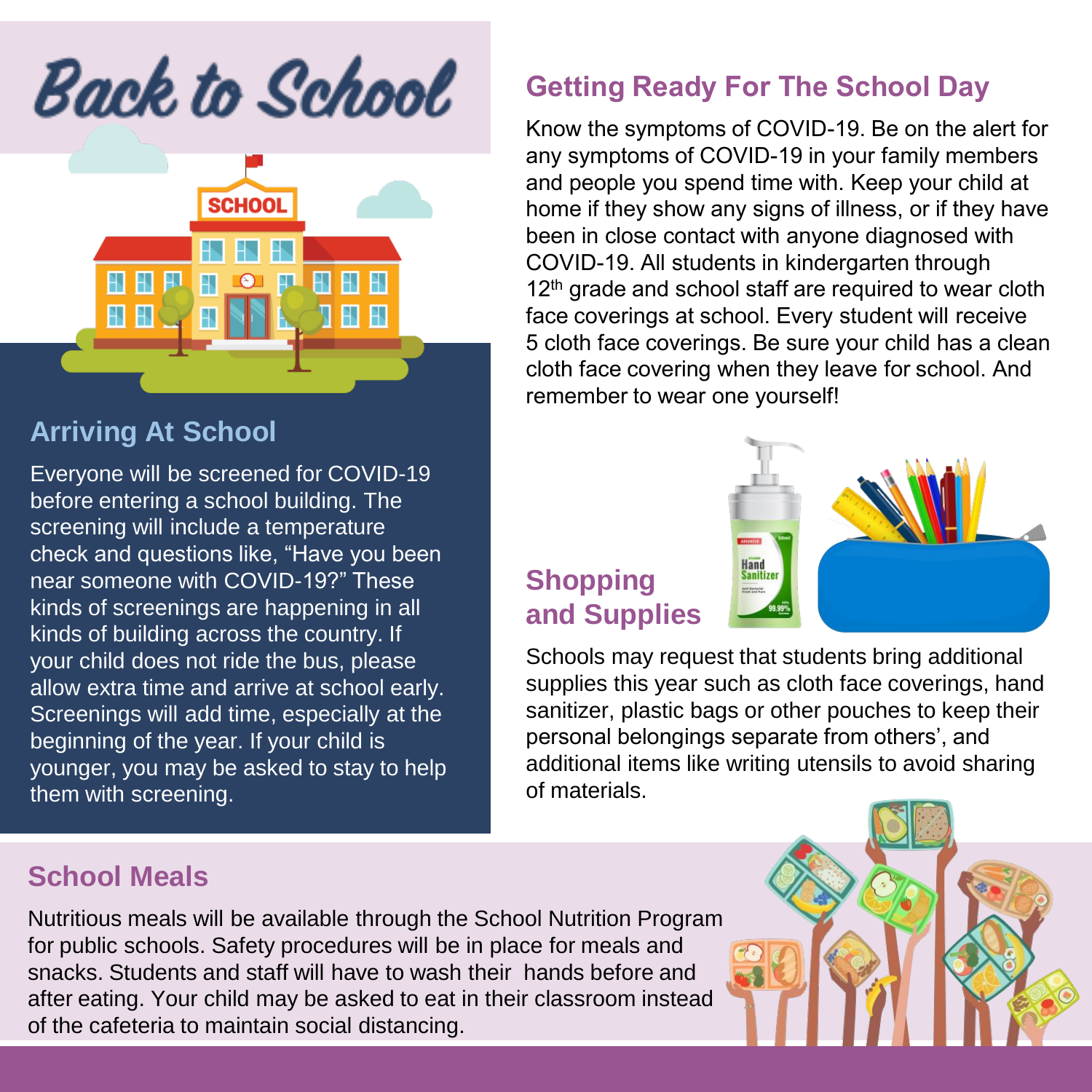### **Washing Hands: Follow These Five Steps Every Time.**







Lather your hands by rubbing them together with the soap. Lather the backs of your hands, between your fingers, and under your nails.





Rinse your hands well under clean, running water.



Dry your hands using a clean towel or air dry them.

For more information, visit [www.cdc.gov/handwashing/when-how-handwashing.html](http://www.cdc.gov/handwashing/when-how-handwashing.html)

#### **Use Hand Sanitizer When You Can't Use Soap and Water**

Washing hands with soap and water is the best way to get rid of germs in most situations. If soap and water are not available, you can use an alcohol-based hand sanitizer that contains at least 60% alcohol. You can tell if the sanitizer contains at least 60% alcohol by looking at the product label. Sanitizers can quickly reduce the number of germs on hands in many situations. However:

- Sanitizers do not get rid of all types of germs.
- Hand sanitizers may not be as effective when hands are visibly dirty or greasy.
- Hand sanitizers might not remove harmful chemicals from hands like pesticides and heavy metals.
- Never drink hand sanitizers.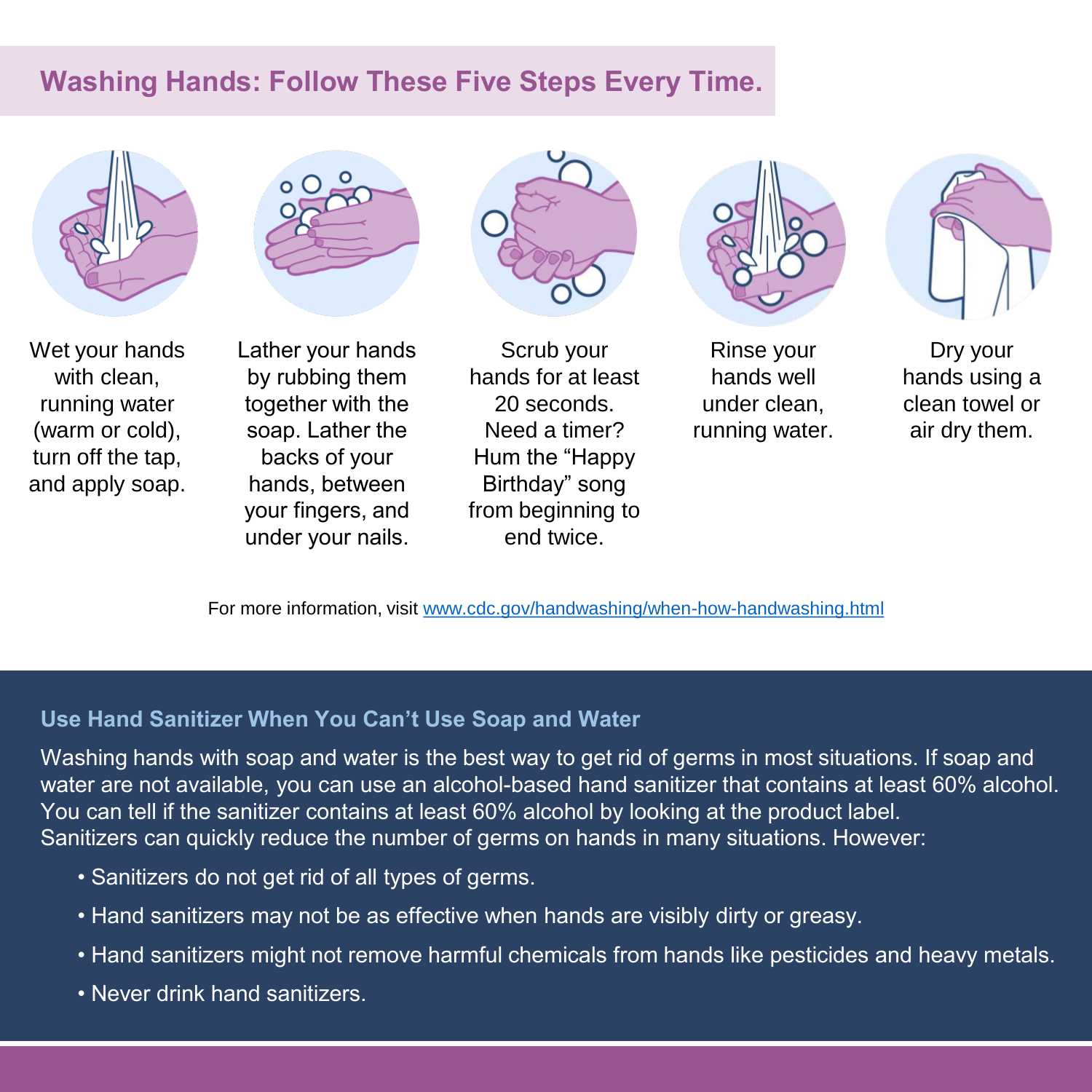# **Riding the Bus**

Help prevent the spread of the virus by making sure your child does not have symptoms before they get on the school bus. Your school may ask you to fill in a form that says your child does not have symptoms before they are allowed to get on the bus. And please remind children to practice staying apart (social distancing) while waiting at the bus stop.

> When the bus arrives, the driver and/or another adult will check your child's temperature and ask about symptoms before your child can get on the bus. The bus driver and everyone on the bus will be wearing cloth face coverings. Everyone, including the driver, should be keep a safe distance from each other. Children should be keeping a safe distance from each other, too.

Families will need to be patient. Bus routes, pick-up and drop-off times, and vehicles may need to change because of new health safety precautions.

### **Sports and Extracurricular Activities**

Sports and other after school activities may have to change or be cancelled. Your child's school will provide instructions about sports and afterschool activities.



# **What If My Child Gets Sick Or Someone In Their Class Gets Sick?**

Have a plan for someone who can pick up your child in case you are unavailable during the day. Children will need to be picked up if:

- They develop symptoms during the day, or
- They have been in close contact with someone at the school who has been diagnosed with COVID-19.

Make sure your child and your school know who will pick up your child if you are not available. If a student or teacher has symptoms, tests positive for COVID-19, or has been exposed to someone who tested positive, your child's school will work with the Local Health Department to determine if any part of the school should close, who should be contacted, and if testing is needed. Ask your child's school about their plans.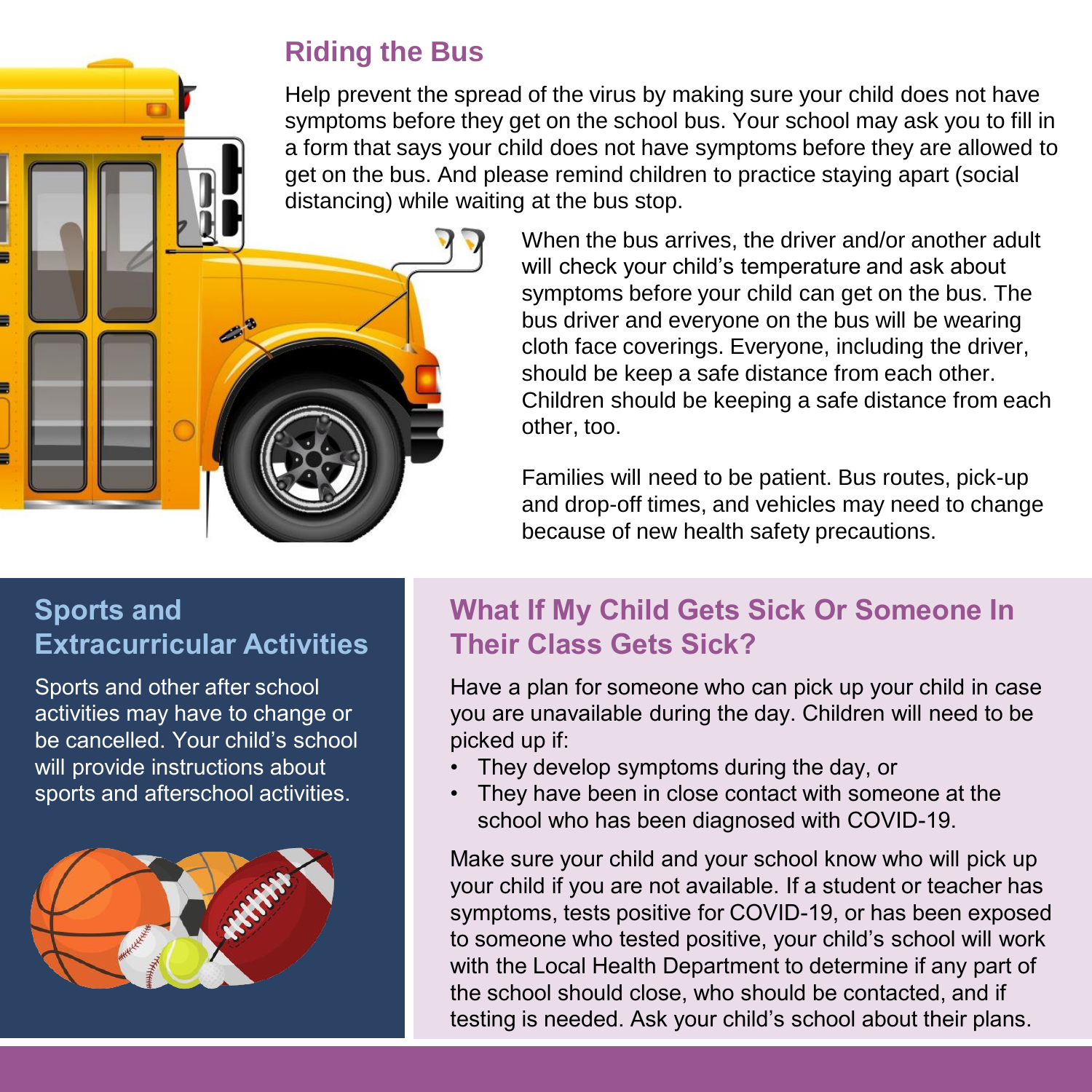

# **Checking In With Your Child**

Talk with your child in an age-appropriate way about how going back to school will feel different than usual. Encourage your child to share how they are feeling. All of these changes may be stressful for children. Check-in with your child often. Let them know that their feelings are okay. You can help your child, particularly for younger children, name how they feel. For example, saying out loud that it is ok if you feel sad or scared, or if you miss how school used to be. Share any concerns with your child's teacher. You might ask your child some of the following questions:

# **For Younger Children**

How are your friends at school?

What was your favorite activity today?

Are you happy to see your teacher?

What makes you feel safe and healthy when you are at school?

What is the hardest part of being at school?

Tell me some of the things the teachers at school ask you to do to stay clean, healthy, and safe.

Do you understand why we have to take the time to be safe at school? Tell me what you know!

# **For Older Children**



Tell me about your classes - what feels different about school now? What feels similar to before?

How do you feel about the new health protocols at school? Do you understand why we have to take the time to do them?

What is the most difficult part about the new health protocols at school?

Which teachers do you feel most comfortable talking to?

What do you need to be your best self at school? How can I support you?

Are things beginning to feel more routine? Do your friends feel the same way?